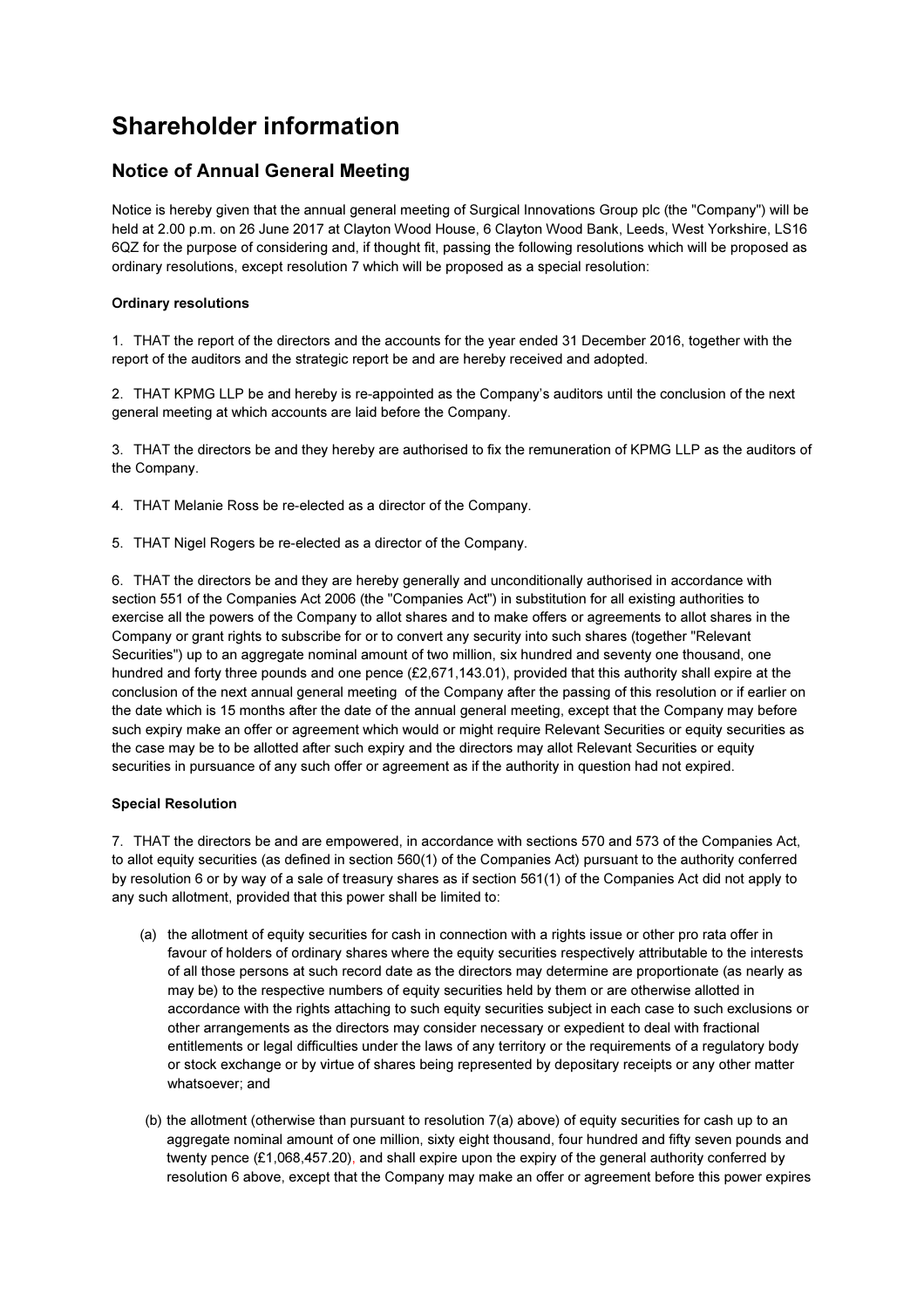which would or might require equity securities to be allotted after such expiry and the directors may allot equity securities in pursuance of such offer or agreement as if the power conferred by this resolution had not expired.

#### By Order of the Board

Charmaine Day Company Secretary 2 June 2017

Clayton Wood House 6 Clayton Wood Bank Leeds West Yorkshire LS16 6QZ Registered in England and Wales No 02298163

Notes

1. A member entitled to attend and vote at the meeting is entitled to appoint another person(s) (who need not be a member of the Company) to exercise all or any of his rights to attend, speak and vote at the meeting. A member can appoint more than one proxy in relation to the meeting, provided that each proxy is appointed to exercise the rights attaching to different shares held by him.

2. Your proxy could be the Chairman, another director of the Company or another person who has agreed to attend to represent you. Your proxy will vote as you instruct and must attend the meeting for your vote to be counted. Details of how to appoint the Chairman or another person as your proxy using the proxy form are set out in the notes to the proxy form. Appointing a proxy does not preclude you from attending the meeting and voting in person. If you attend the meeting in person, your proxy appointment will automatically be terminated.

3. An appointment of proxy is provided with this notice and instructions for use are shown on the form. In order to be valid, a completed appointment of proxy must be returned in hard copy form by post, by courier or by hand to the Company's registrars, Neville Registrars of Neville House, 18 Laurel Lane, Halesowen, B63 3DA no later than 2.00 p.m. on 22 June 2017.

4. To change your proxy instructions you may return a new proxy appointment using the methods set out above. Where you have appointed a proxy using the hard copy proxy form and would like to change the instructions using another hard copy proxy form, please contact Neville Registrars Limited, at the address stated above. The deadline for receipt of proxy appointments (see above) also applies in relation to amended instructions. Any attempt to terminate or amend a proxy appointment received after the relevant deadline will be disregarded. Where two or more valid separate appointments of proxy are received in respect of the same share in respect of the same meeting, the one which is last received shall be treated as replacing and revoking the other or others.

6. Only those shareholders registered in the Register of Members of the Company as at 6.00 p.m. on 22 June 2017 (or, if the meeting is adjourned, on the date which is two days before the time of the adjourned meeting) shall be entitled to attend and vote at the meeting or adjourned meeting in respect of the number of shares registered in their respective names at that time. Changes to the Register of Members after that time will be disregarded in determining the rights of any person to attend or vote at the meeting or adjourned meeting.

7. Any corporation which is a member can appoint one or more corporate representatives who may exercise on its behalf all of its powers as a member provided that they do not do so in relation to the same shares.

8. You may not use any electronic address provided either in this notice of annual general meeting or any related documents (including the form of proxy) to communicate with the Company for any purposes other than those expressly stated.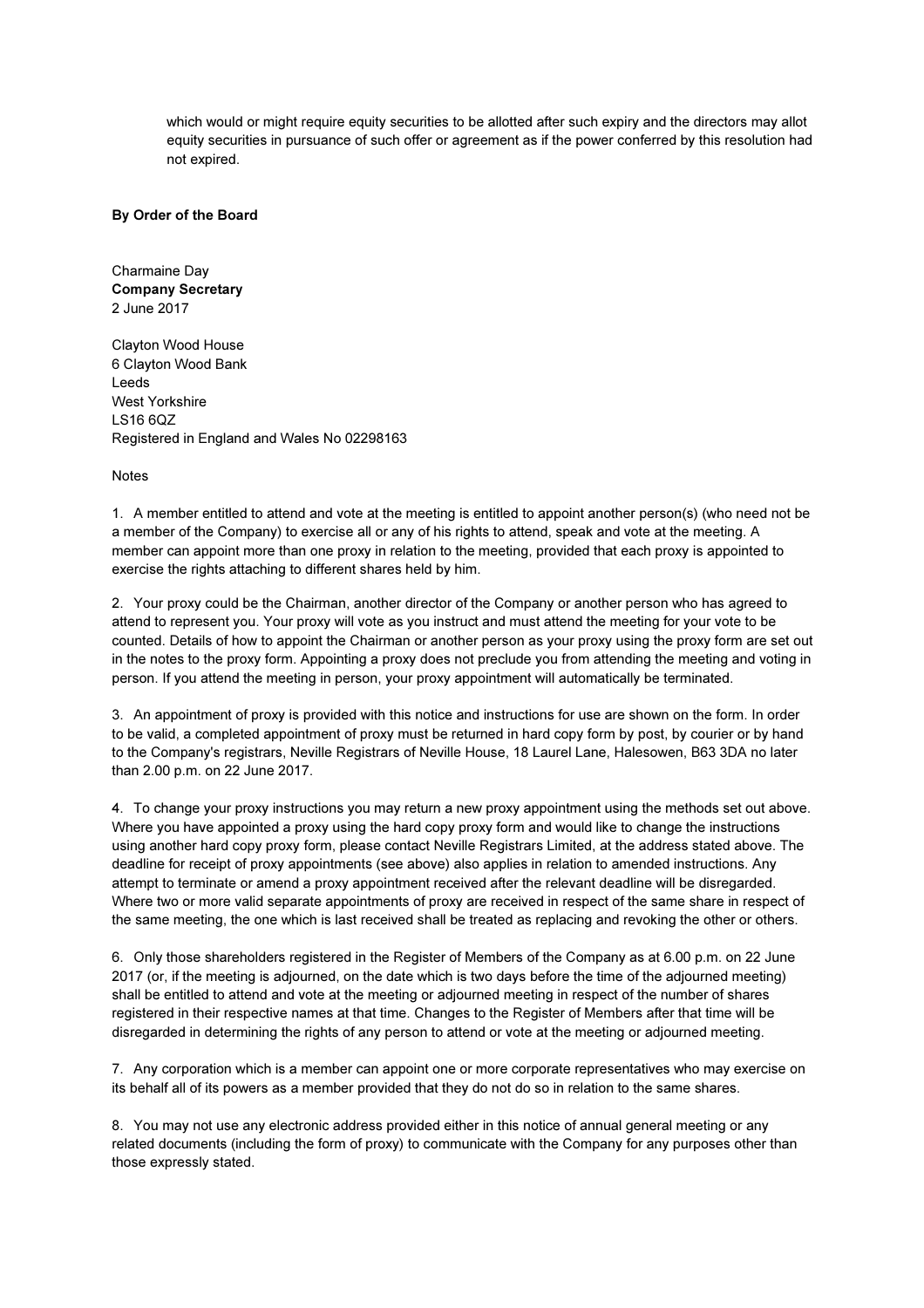9. As at 1 June 2017 (being the last business day before the publication of this Notice), the Company's issued share capital consisted of 534,228,601 ordinary shares carrying one vote each. The Company does not hold any shares in treasury.

10. Any member attending the meeting has the right to ask questions. The Company must cause to be answered any such question relating to the business being dealt with at the meeting but no such answer need be given if:

- 10.1 to do so would interfere unduly with the preparation for the meeting or involve the disclosure of confidential information;
- 10.2 the answer has already been given on a website in the form of an answer to a question; or
- 10.3 it is undesirable in the interests of the company or the good order of the meeting that the question be answered.

11. The following documents are available for inspection at the registered office of the Company during normal business hours on each weekday (public holidays excluded) and at the place of the annual general meeting for 15 minutes prior to and during the meeting:

- 11.1 copies of the executive directors' service contracts with the Company; and
- 11.2 copies of the letters of appointment of non-executive directors.